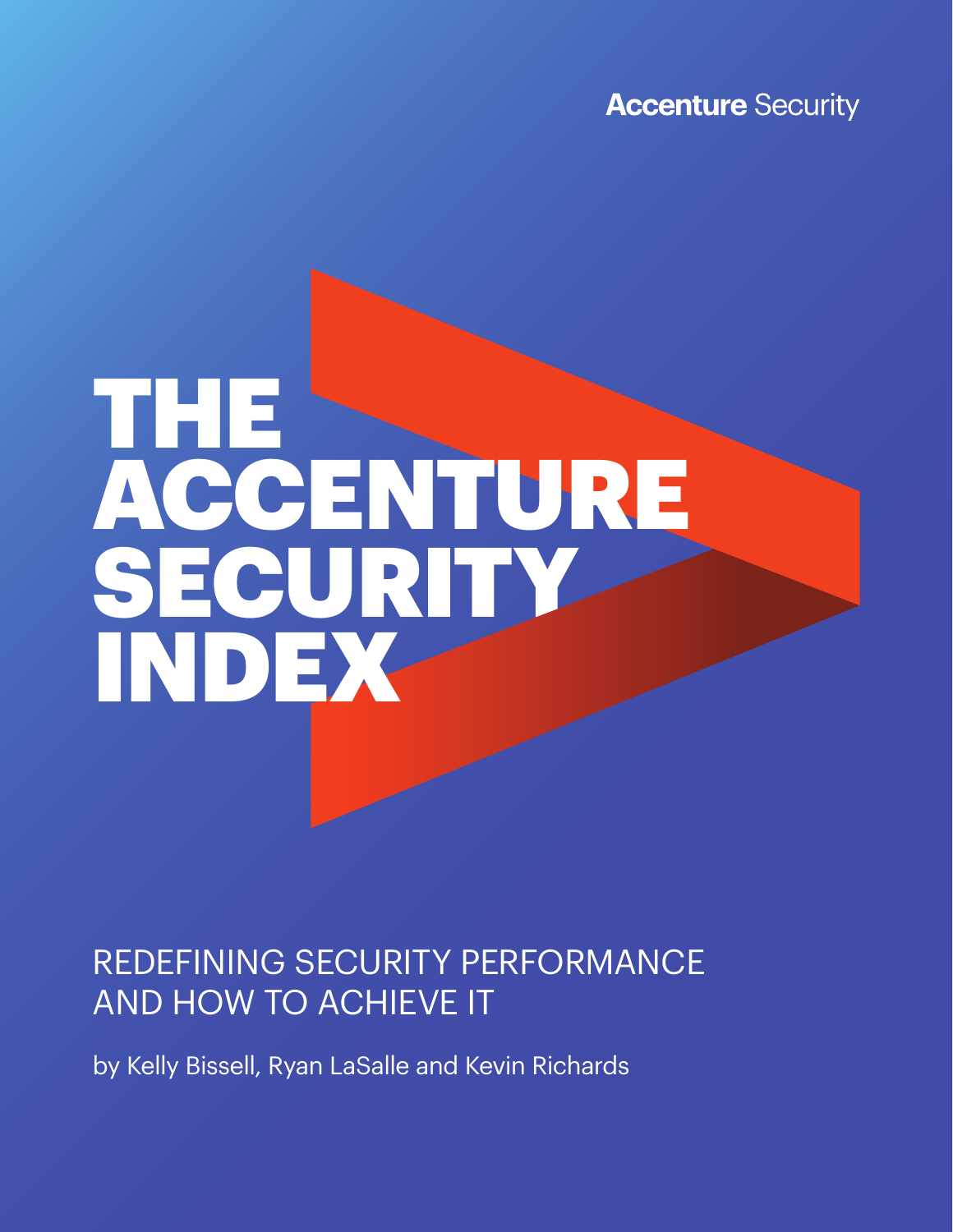### REDEFINING **SECURITY** PERFORMANCE

#### **It takes little more than a scan of the daily news to realize that cybersecurity is top of mind for business leaders and governments worldwide.**

More than 70 percent of surveyed companies<sup>1</sup> confirmed that cybersecurity is a board-level concern supported by their highest-level executives, both financially and culturally. On average, organizations suffered two to three focused attacks that breached security each month; attacks they confirmed could take months or even years to detect.<sup>2</sup> This helps to explain why the protection of key digital assets and processes is on the C-suite agenda.

While the security performance of many organizations has improved over the last few years, the reality is that "the bad guys" have been getting better faster than companies are responding and, in the future, will likely do more damage than ever. Worldwide, organizations spent US\$84 billion on cybersecurity in 2015; an amount that analysts expect to grow to US\$125 billion by 2020.<sup>3</sup> A lot of money, but not when compared to the cost of cyberattacks, which some researchers believe could reach US\$90 trillion by 2030.4

Consequently, leaders understand that it is not a matter of "if" but "when" they will face a serious security breach. The good news is that by taking proper measures, companies can substantially reduce the cybersecurity threat—but half measures will not do.

### **US\$90tn**

Potential cost of cyberattacks by 2030.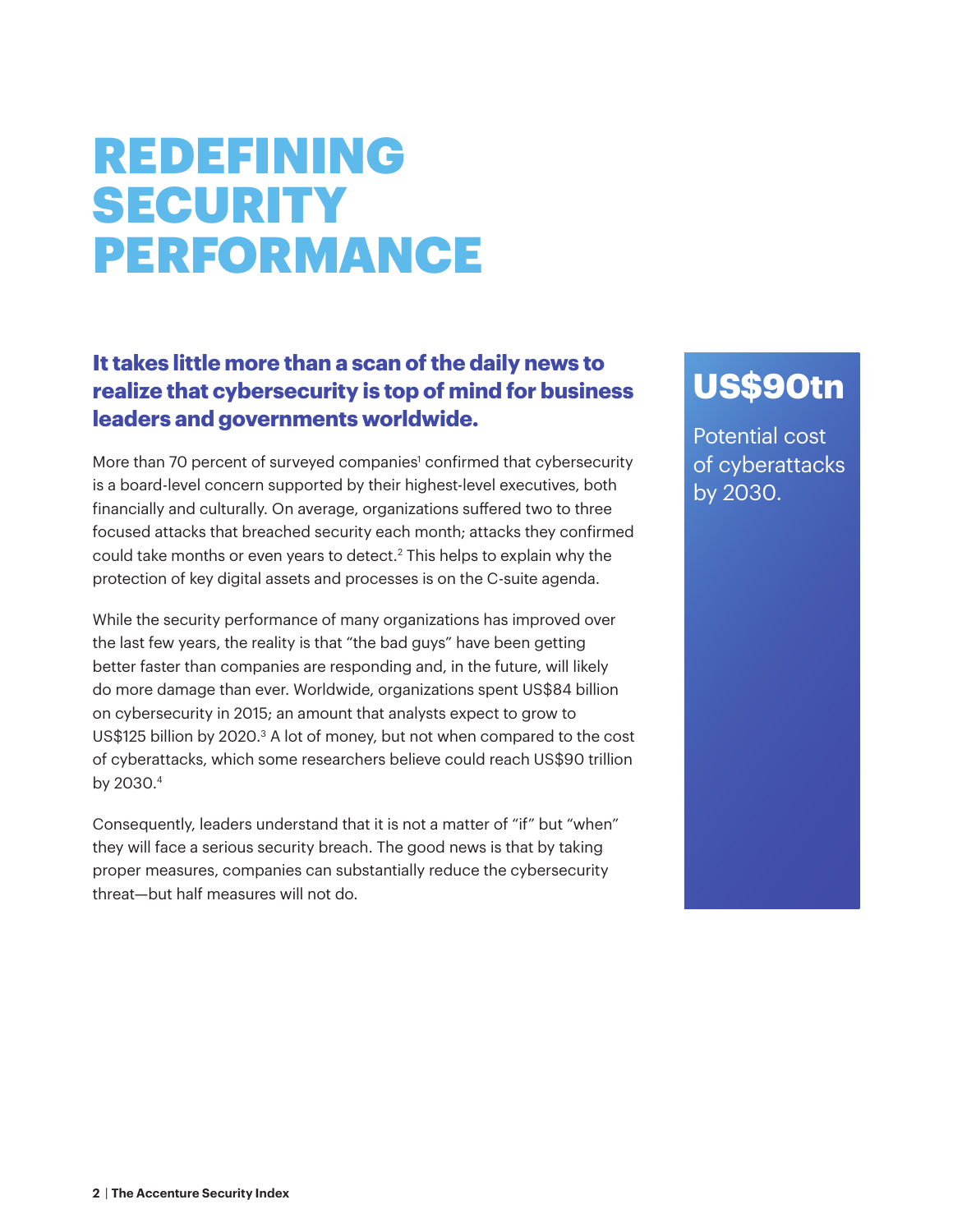#### EMBRACING A NEW APPROACH

The current cybersecurity market is extremely fragmented, filled with many organizations focused on a wide array of "point solutions," none of which have meaningfully thwarted the growing number of attacks. Point solutions often prove effective for a specific application but at the enterprise level, they ultimately resemble attempts to plug individual holes in a sieve. This piecemeal approach, coupled with the high number of serious attacks organizations now endure and the extended length of time required to detect them, points to the need for a new attitude toward managing cybersecurity.

With the rise of the digital economy, companies can no longer remain safe within their corporate "walls." So instead of wasting time and resources attempting to "plug the sieve" with exterior defenses, companies need to develop a holistic cybersecurity strategy that protects the organization's most important assets from the inside out—and safeguards the enterprise across the entire industry value chain, such as from raw materials to consumption.

Executives should focus on business-aligned objectives, such as protecting the way their organization makes money and preventing financial losses that are specific to their operations. The goal is to imbue organizations, their extended ecosystems and their customers, with the confidence to drive their business forward and grow in a safe and secure environment. To that end, business leaders need to understand what higher levels of security performance looks like for them to be confident that they have taken the proper steps to protect themselves.

With the rise of the digital economy, **companies can no longer remain safe within their corporate "walls."**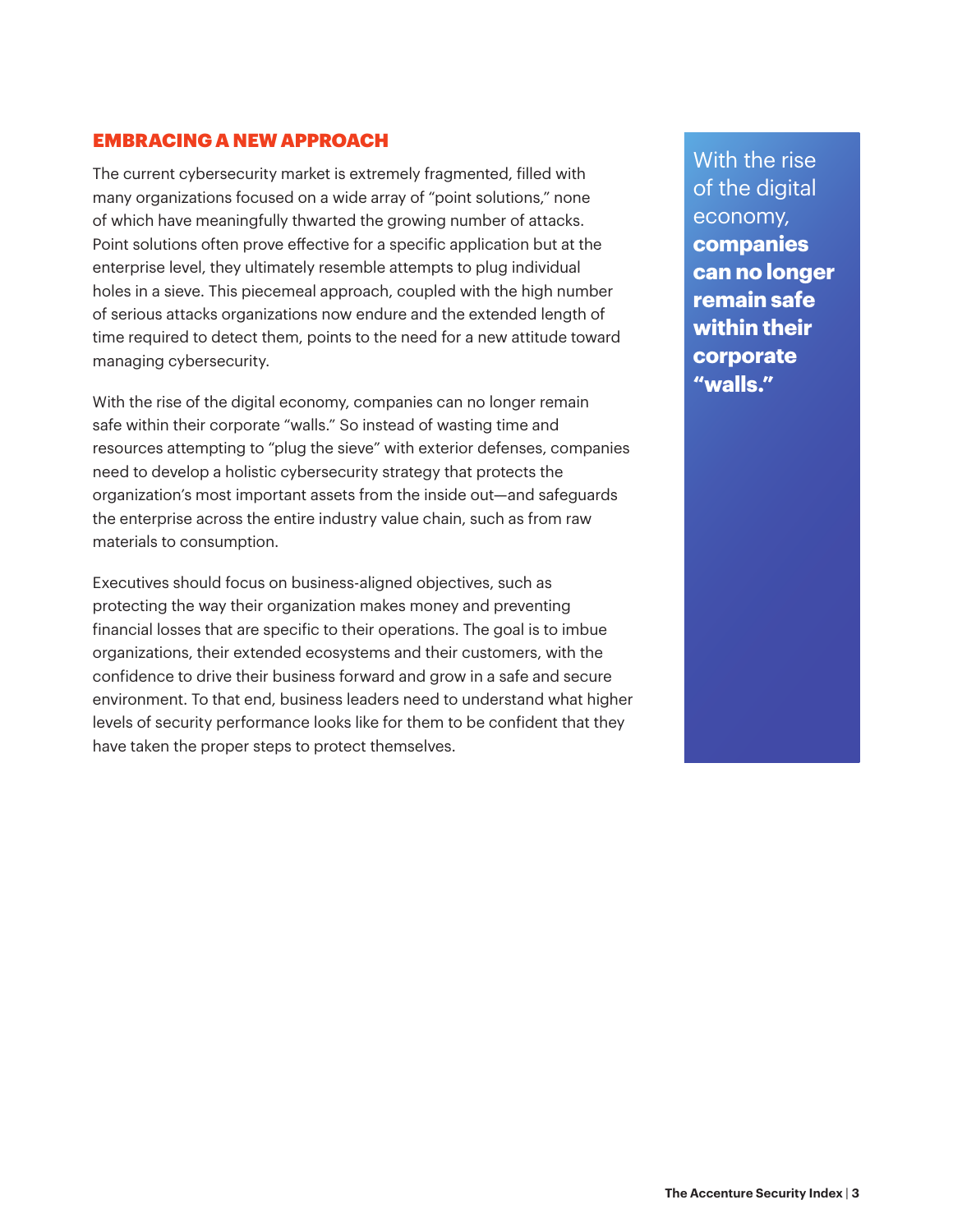### BENCHMARKING PERFORMANCE

#### **Defining high-performing security is not a simple task.**

Companies can measure successful security outcomes, such as reductions in the number of breaches caused by targeted attacks, or the number of times fraud is committed against them, but defining high performance objectively requires a much broader view of capabilities. Using a comprehensive model, Accenture has assessed performance across 33 cybersecurity capabilities to help business leaders understand the current effectiveness of security measures both at a country level and globally across industries. The range of these cybersecurity capabilities is much broader and the focus more business-oriented than the typical audits or compliance tick-lists familiar to most organizations.

To capture a clear, objective measure of performance, the survey defined specific criteria to characterize three levels of competence: no or limited, average, or high. For example, one of the most important aspects of protecting any organization is the ability to identify high-value assets and processes in the business (Figure 1).

| <b>Performance level</b>     | Performance criteria for the ability to identify<br>high-value assets and processes in the business                                                                                                                                                                                                                                |  |
|------------------------------|------------------------------------------------------------------------------------------------------------------------------------------------------------------------------------------------------------------------------------------------------------------------------------------------------------------------------------|--|
| <b>No/limited competence</b> | Organization fails to identify key assets and processes consistently.                                                                                                                                                                                                                                                              |  |
| <b>Average competence</b>    | The company identifies key assets and processes, and regularly reviews<br>their impact on security. Company policy also enforces the identification of<br>key assets and processes across business units, and several new initiatives<br>consider their potential impact on the organization's security strategy.                  |  |
| <b>High competence</b>       | At this level, all new initiatives consider the potential impact on security.<br>Critical cybersecurity trends automatically trigger reviews and the company<br>ensures that it spreads awareness regarding key assets and processes<br>throughout the organization. It also regularly reviews and improves the<br>company policy. |  |

#### **Figure 1.** Example of defining performance levels for cybersecurity capabilities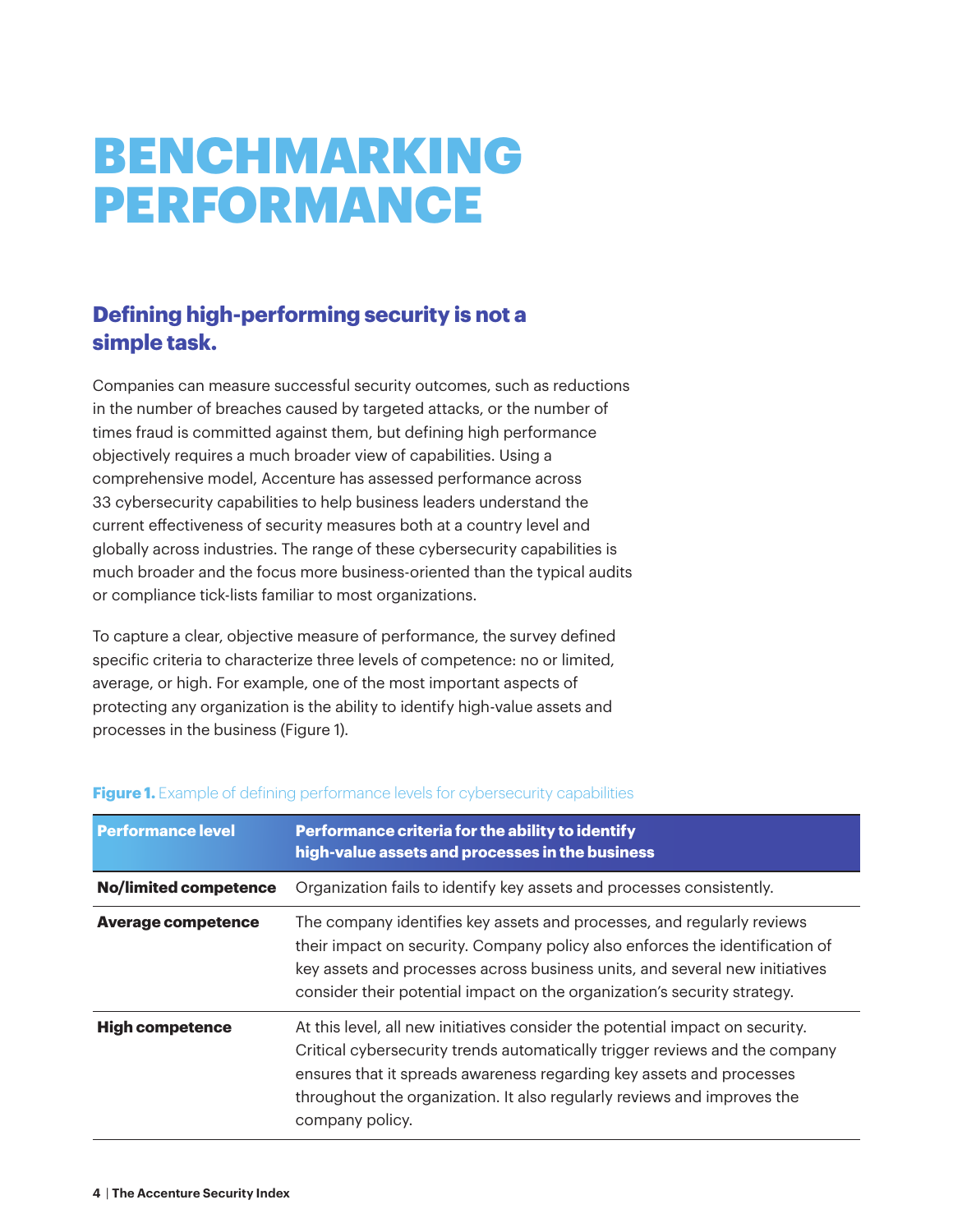By defining performance levels, senior security executives gain a clear measure of competence they can use to objectively rate the performance of their organizations for each cybersecurity capability (Figure 2).

| <b>Cybersecurity</b><br>domain                   | <b>Cybersecurity capability</b>                                            | <b>Proportion with high competence</b> |
|--------------------------------------------------|----------------------------------------------------------------------------|----------------------------------------|
|                                                  | 0%                                                                         | 50%                                    |
| 1. Business<br>alignment                         | a. Identification of high-value assets and business processes              | 27%                                    |
|                                                  | b. Physical and safety risks                                               | 37%                                    |
|                                                  | c. IT risk support                                                         | 41%                                    |
|                                                  | d. Cyber-attack scenarios                                                  | 33%                                    |
|                                                  | e. Cybersecurity strategy                                                  | 36%                                    |
| 2. Cyber<br>response<br>readiness                | a. Cyber response plan                                                     | 41%                                    |
|                                                  | b. Cyber incident escalation paths                                         | 34%                                    |
|                                                  | c. Ability to ensure stakeholder involvement                               | 31%                                    |
|                                                  | d. Cyber incident communication                                            | 38%                                    |
|                                                  | e. Protection and recovery of key assets                                   | 36%                                    |
| 3. Strategic<br>threat context                   | a. What-if threat analysis                                                 | 34%                                    |
|                                                  | b. Business relevant threat monitoring                                     | 34%                                    |
|                                                  | c. Peer monitoring as a source for information on threats to your business | 36%                                    |
|                                                  | d. Threat vector monitoring                                                | 38%                                    |
| <b>4. Resilience</b><br>readiness                | a. Cyber incidence recovery                                                | 38%                                    |
|                                                  | b. Design for resilience and limit impact                                  | 31%                                    |
|                                                  | c. Design for protection of key assets                                     | 31%                                    |
|                                                  | d. Maintaining resilience readiness                                        | 37%                                    |
|                                                  | e. Threat landscape and resilience alignment                               | 33%                                    |
| <b>5. Investment</b><br>efficiency               | a. Cybersecurity architecture approach                                     | 39%                                    |
|                                                  | b. Cybersecurity investments for protecting key assets                     | 29%                                    |
|                                                  | c. Including cybersecurity funding in IT project plans                     | 31%                                    |
|                                                  | d. Inclusion of cybersecurity in security investments                      | 32%                                    |
|                                                  | e. Risk analysis and budgeting                                             | 38%                                    |
| <b>6. Governance</b><br>and<br><b>leadership</b> | a. Cybersecurity in chain of command                                       | 31%                                    |
|                                                  | b. Cybersecurity incentives                                                | 33%                                    |
|                                                  | c. Measuring and reporting cybersecurity                                   | 36%                                    |
|                                                  | d. Cybersecurity accountability                                            | 41%                                    |
|                                                  | e. Security-minded culture                                                 | 38%                                    |
| 7. Extended<br>ecosystem                         | a. Third-party cybersecurity                                               | 30%                                    |
|                                                  | b. Third-party cybersecurity clauses                                       | 29%                                    |
|                                                  | c. Cybersecurity regulatory compliance                                     | 32%                                    |
|                                                  | d. Cooperation during crisis management                                    | 33%                                    |

#### **Figure 2.** The proportion of companies with high-performing cybersecurity capabilities

Five capabilities with highest proportion **Five capabilities with lowest proportion** (Sample = 2,000 senior security executives)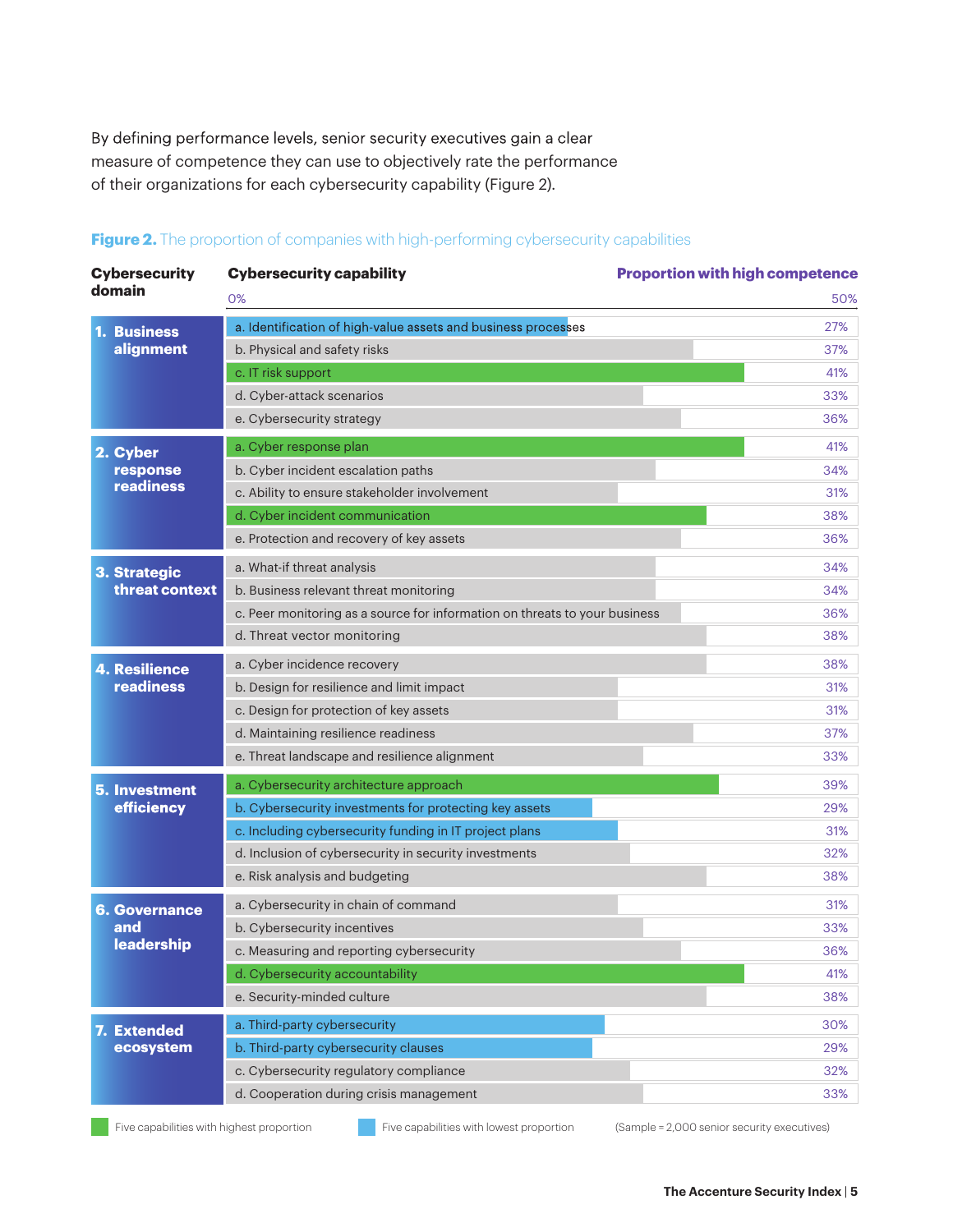### **CYBERSECURITY** WEAKNESSES

**When asked about their cybersecurity strategies, business and government leaders worldwide may point to their budgets and the resources dedicated to protecting digital assets, and yet still feel unsure about the effectiveness of what they are doing.** 

Most also realize that throwing more money at the problem without understanding what good cybersecurity looks like can be a waste of time, resources and effort.

To provide the clarity companies need, we analyzed the responses from 2,000 senior security executives—with revenues in excess of US\$1 billion—across 12 industries globally. The analysis defined ratings of high competence—against a specific set of criteria—as the benchmark for high performance in each cybersecurity capability.

#### ROOM FOR IMPROVEMENT

At the global level, we found that, on average, senior security executives said their organization was highly competent in 11 of the 33 cybersecurity capabilities, suggesting significant room for improvement. At the top end of the scale, only 9 percent of organizations managed to achieve high competence in more than 25 of the 33 cybersecurity capabilities. Yet, at the other end of the scale, 30 percent of security executives said their organization had competent performance in, at most, five cybersecurity capabilities (Figure 3).

Of particular concern, the 'identification of high-value assets and business processes' and 'cybersecurity investments for key assets' were two of the lowest performing cybersecurity capabilities (27 percent and 29 percent respectively). This outcome appears related to the concept of business interlock—or the lack of it. For example, only 31 percent of organizations expressed high competence in the 'ability to ensure stakeholder involvement'. If the cybersecurity team does not engage fully with the business or really understand the business, it cannot realistically assess value.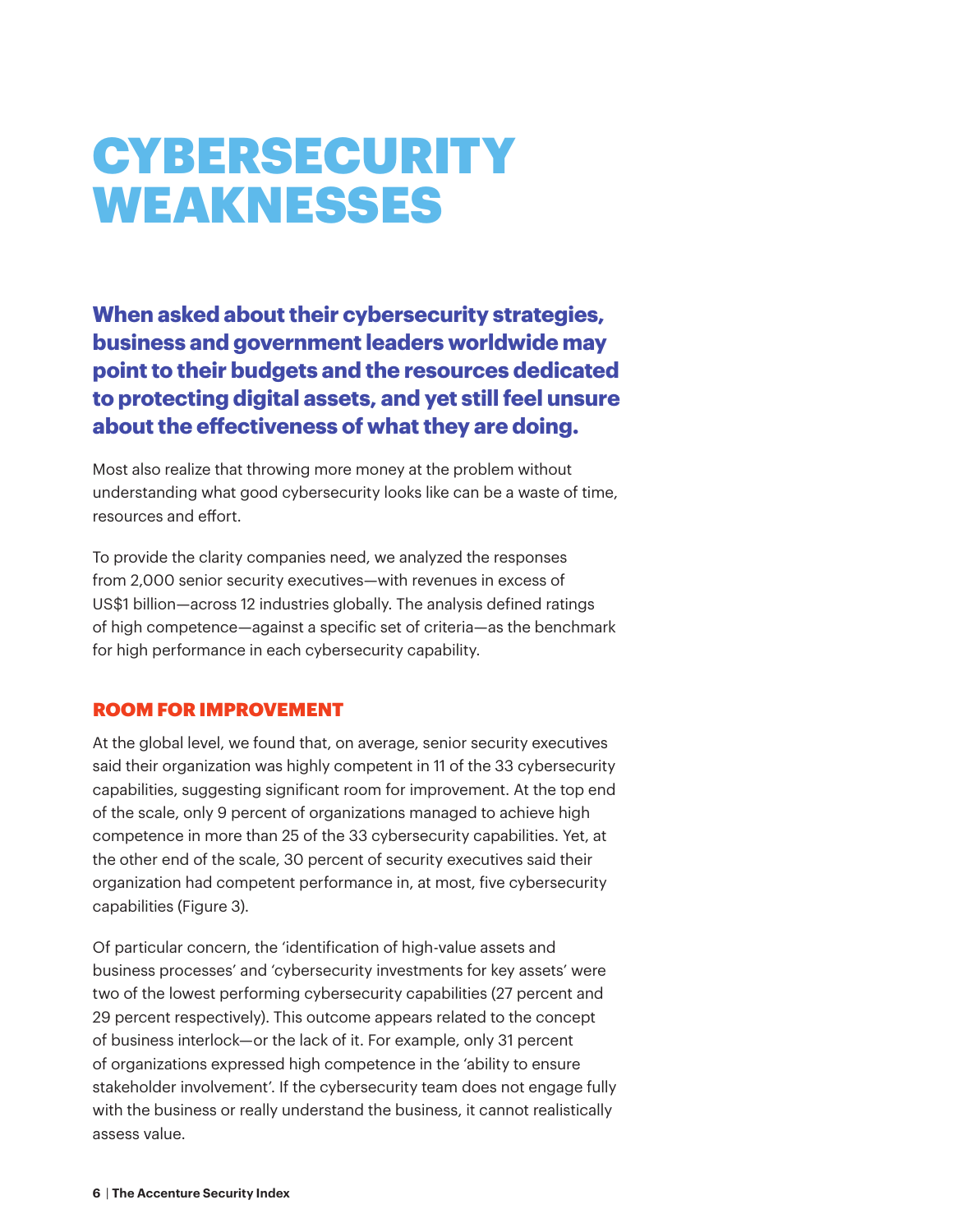With the rapidly expanding digital economy, many organizations should also consider addressing any weaknesses in protecting their extended business ecosystem where 'third-party cybersecurity' (30 percent) and agreeing active defense policies across business partners through 'thirdparty cybersecurity clauses' in contracts (29 percent) were among the five capabilities with the lowest proportion of competent performance (Figure 2). As extended ecosystems constantly change and grow, organizations must be able to adapt and re-align themselves to protect business priorities as they evolve.



#### Figure 3. Proportion of respondents in each range of cybersecurity capabilities rated highly competent

Source: Accenture Security and Oxford Economics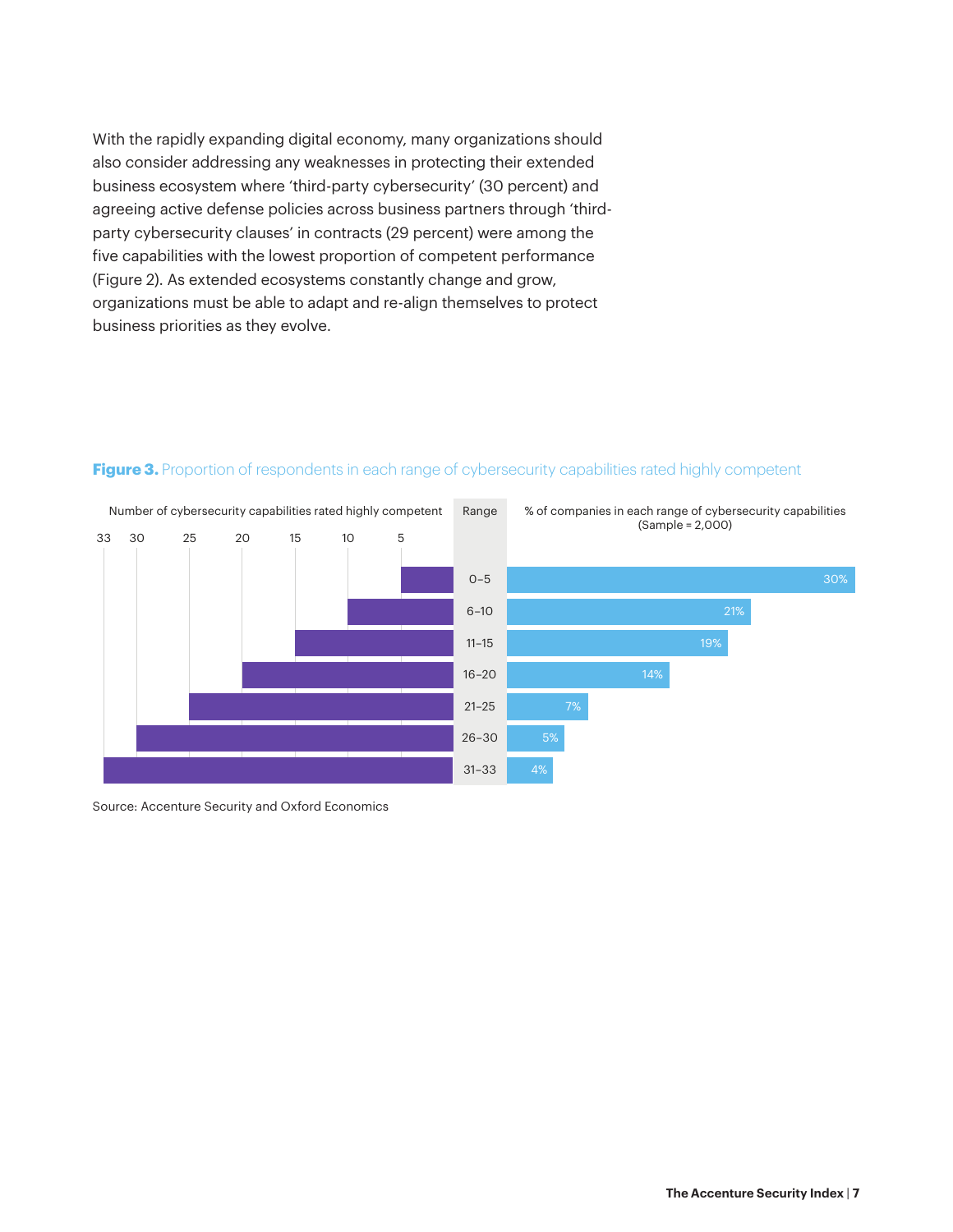#### INDUSTRY PERFORMANCE

Industry-level performance includes a surprising degree of variation. Communications (45 percent), Banking & Capital Markets (44 percent) and High Technology respondents (44 percent) performed with higher levels of competence, with Life Sciences companies at the opposite end of the performance spectrum with a score of 19 percent (Figure 4).

Across all industries, Communications companies had the highest performance in 11 capabilities including the 'protection and recovery of key assets' (49 percent) and 'monitoring for business-relevant threats' (47 percent).

Banking organizations came second overall with a high rating in eight capabilities including "what-if" threat analysis (47 percent) and 'thirdparty cybersecurity' capabilities to help protect their extended business ecosystem (44 percent).

High technology companies came next in the rankings, with top scores in seven capabilities including the ability to 'create a security-minded culture' (54 percent) and 'recovering from cyber incidents' (48 percent).

Life Sciences organizations brought up the rear with an overall ranking of only 19 percent, with organizations exhibiting competence performance in only six capabilities on average. Life Sciences also ranked lowest in all but one of the 33 cybersecurity capabilities including the ability to 'ensure stakeholder involvement' (12 percent) and 'design for the protection of key assets' (13 percent).

#### **Communications** companies had the highest performance in **11 capabilities**.

#### **Figure 4.** Security Index Score by Industry

(% Share of high-performance security capabilities)



Source: Accenture Security and Oxford Economics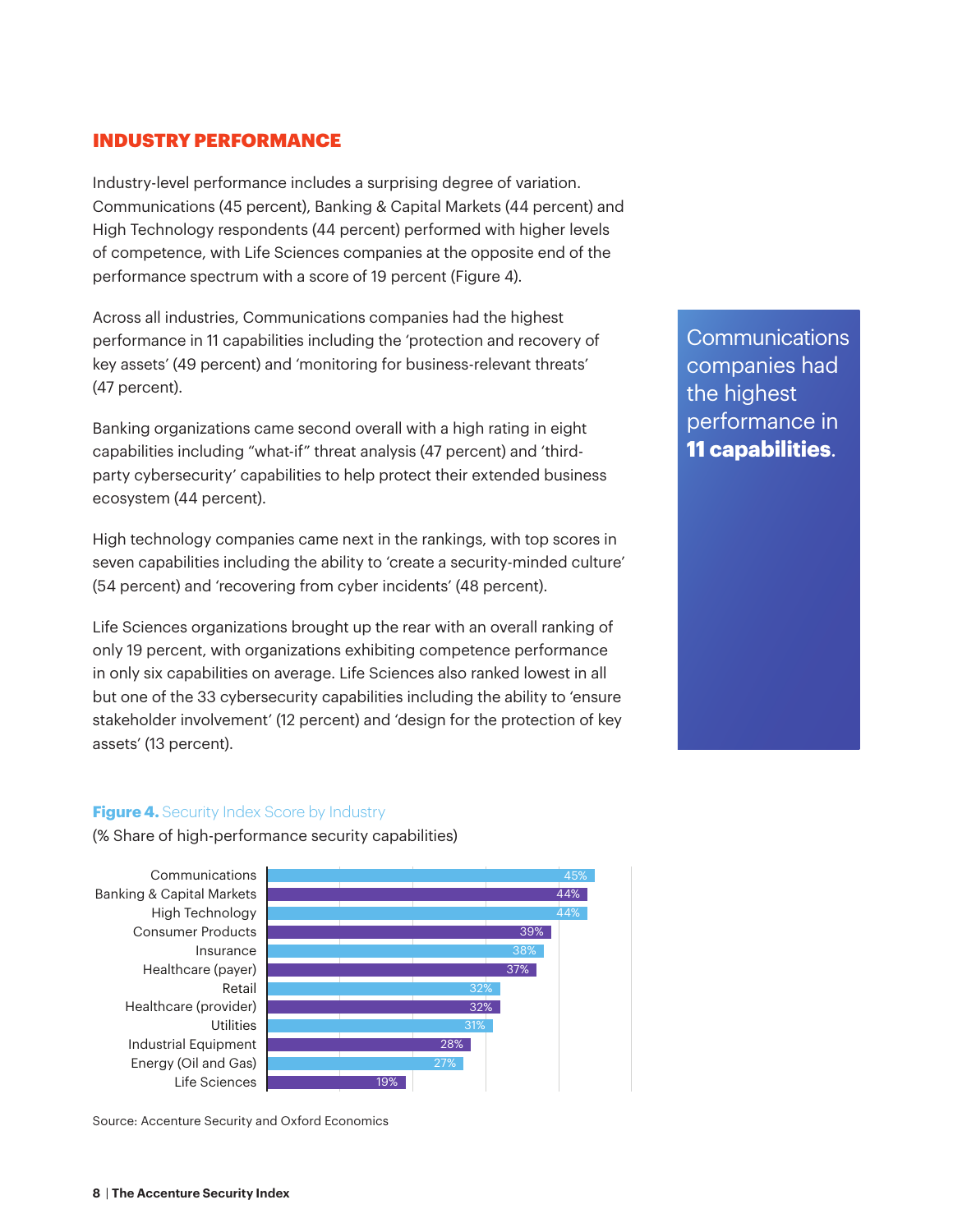#### COUNTRY PERFORMANCE

The same variation emerges in country-level performance. The United Kingdom tops the country index along with France, as organizations in both countries have high competence in 15 out of 33 cybersecurity capabilities on average, compared with, for example, only nine out of 33 for a typical German company.

Compared with other countries, the UK ranked well in all capabilities and came top in 11 of them, including 'communication of cyber incidents' as part of business alignment (55 percent), 'cooperation during crisis management with third-parties' (52 percent) and 'measuring and reporting cybersecurity' (50 percent).

France also compared well with other countries and actually came top in 12 of the cybersecurity capabilities. This included the highest rating (40 percent) for the 'identification of high-value assets and business processes' and was joint-top with Japan for 'business-relevant threat monitoring' (44 percent). Both important capabilities for protecting organizations against cyber threats.

# **UK**

came top in **11 out of 33** security capabilities.

#### **Figure 5.** Security Index Score by Country

(% Share of high-performance security capabilities)



Source: Accenture Security and Oxford Economics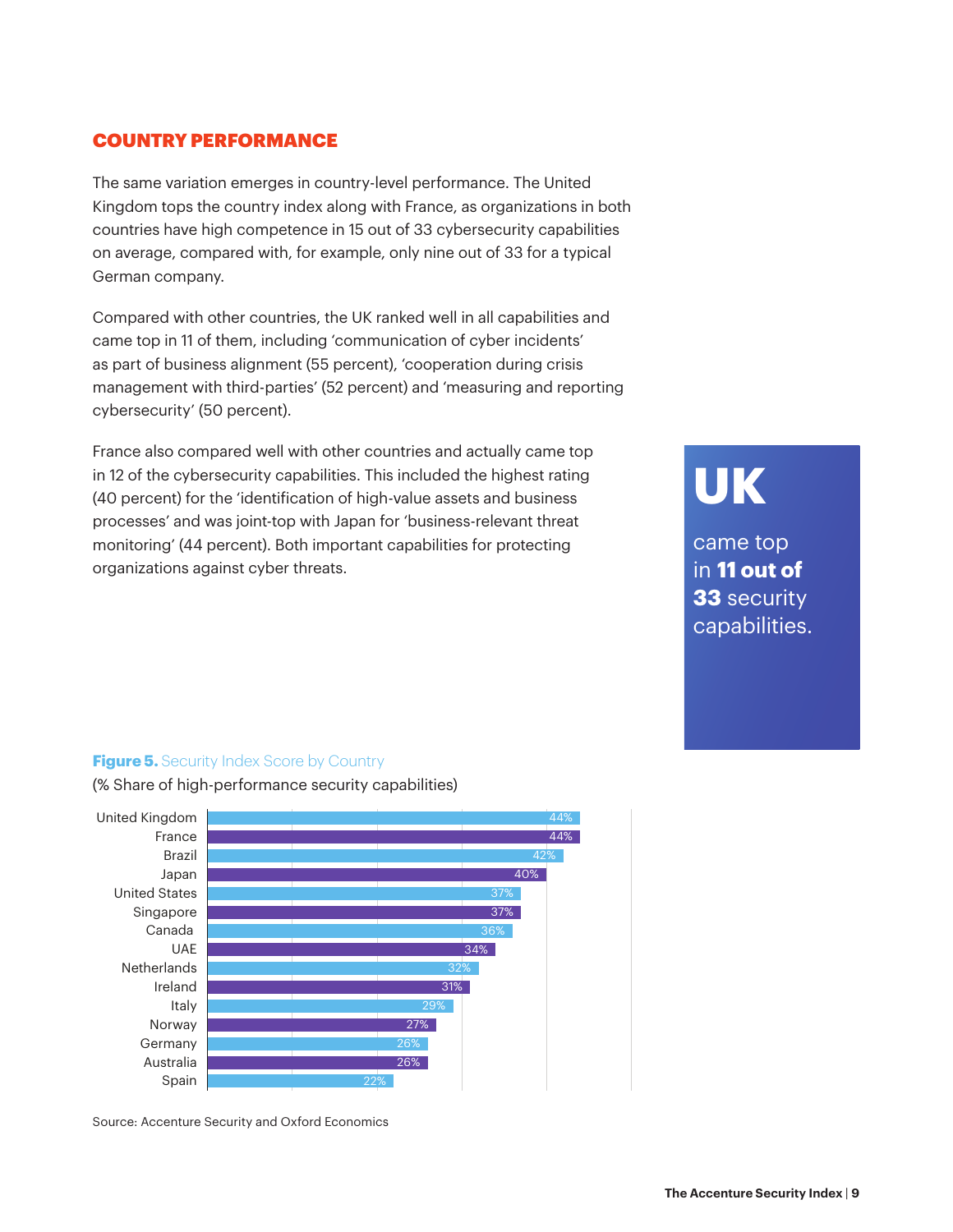The United States is fifth on the list, with the typical company having high competence in 12 of the 33 cybersecurity capabilities—slightly above the global average of 11. In line with its overall ranking, the US has average performance across the cybersecurity capabilities with the exception of governance and leadership where it ranked second overall—behind the UK—in 'creating a security-minded culture' (53 percent) and protecting the extended ecosystem with 'cooperation during crisis management with third-parties' (42 percent).

In contrast, Spain ranks at the bottom of the performance list with companies claiming competent performance in only 21 percent—or seven of 33 cybersecurity capabilities. Compared with the other countries, Spain was in the unfortunate position of being below average performance in all 33 capabilities (Figure 5).

### ABOUT THE RESEARCH

Accenture Security surveyed 2,000 executives from 12 industries and 15 countries across North and South America, Europe and Asia Pacific. The survey objective was to understand the extent to which companies prioritize security, how comprehensive security plans are, how resilient companies are with regard to security, and the level of spend for security. The survey aimed to measure performance across 33 cybersecurity capabilities classified into seven cybersecurity domains: business alignment, cyber response readiness, strategic threat intelligence, cyber resilience, investment efficiency, governance and leadership, and the extended ecosystem. More than 60 percent of respondents were senior security executives at director level and above with responsibility for cybersecurity strategy and spending at companies with revenues of US\$1 billion or more.

For further information please visit: www.accenture.com/cybersecurityreport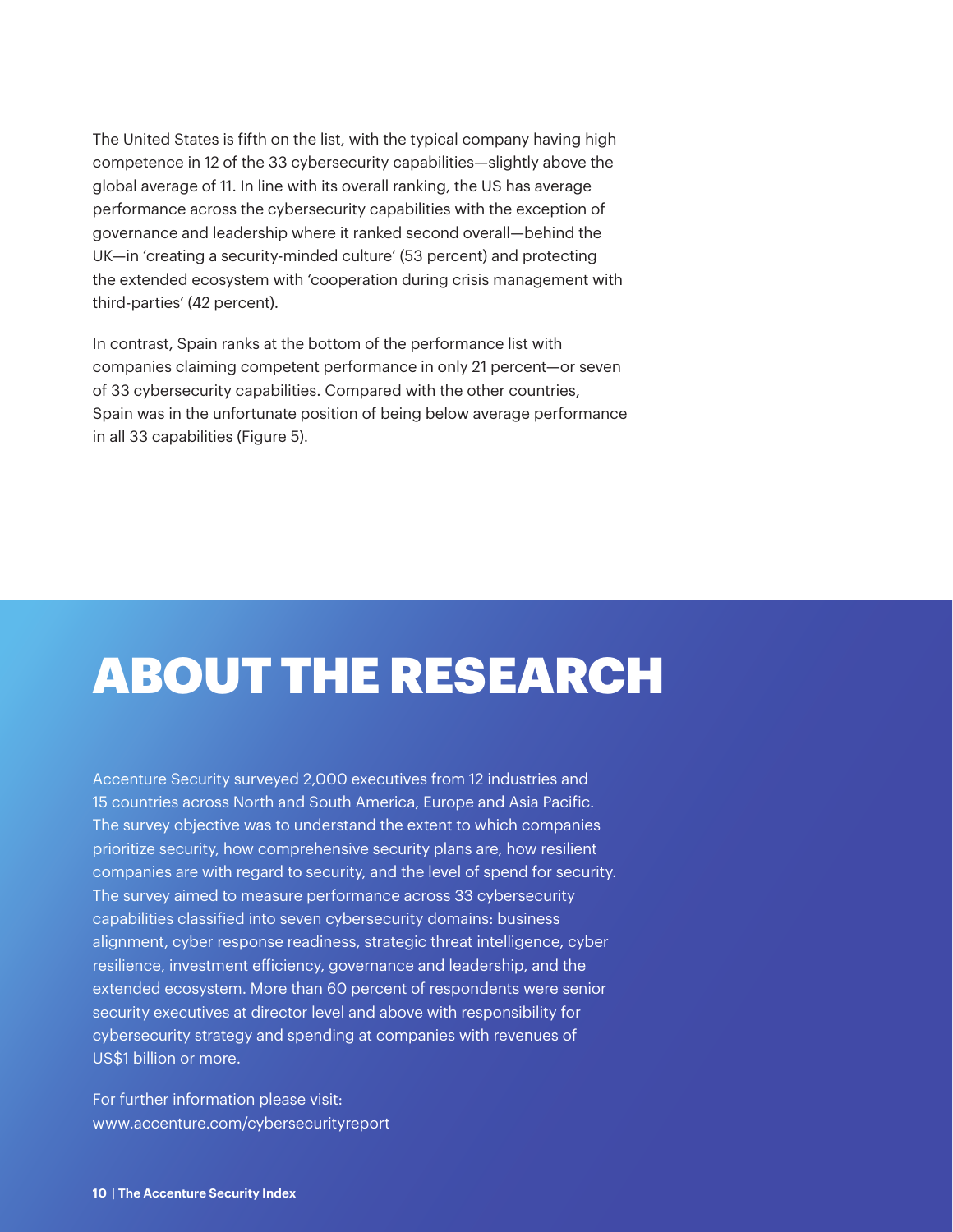### IMPROVING **CYBERSECURITY**

**With organizations achieving competent levels of performance in only 11 out of 33 cybersecurity capabilities, many businesses may need to reassess their approach to cybersecurity and consider how they can improve their levels of performance in key areas of cybersecurity protection.**

To build business confidence and drive secure growth, organizations can address areas of poor performance in key capabilities and reboot their approach to cybersecurity by following six key recommendations.

#### 1. DEFINE CYBERSECURITY SUCCESS FOR THE **ORGANIZATION**

Barely one in three senior security executives we surveyed—34 percent said their enterprise is sufficiently competent at `business-relevant threat monitoring'. However, another worrying statistic involves the cybersecurity capability with the lowest rank of all—the ability to identify the business's high-value assets and processes. Only 27 percent of organizations globally are highly competent in this area. This outcome appears related to the concept of business interlock (or the lack of it)—if the cybersecurity team does not really understand the business, it cannot realistically assess value. Associated with this finding, the third lowest-performing capability is the ability to invest in cybersecurity to protect key assets. In this case, low-end performance means that investments in cybersecurity do not consistently focus on high-value assets or processes.

#### **To successfully define what good looks like in cybersecurity, organizations must:**

- Improve the alignment of the company's cybersecurity strategy with its business imperatives, and enhance abilities to detect and repel more advanced attacks.
- Reframe cybersecurity perceptions and build a new definition of success based on business impact and using mitigated financial loss as a key metric.

## **27%**

**Competent** in identifying high-value assets and processes in the business.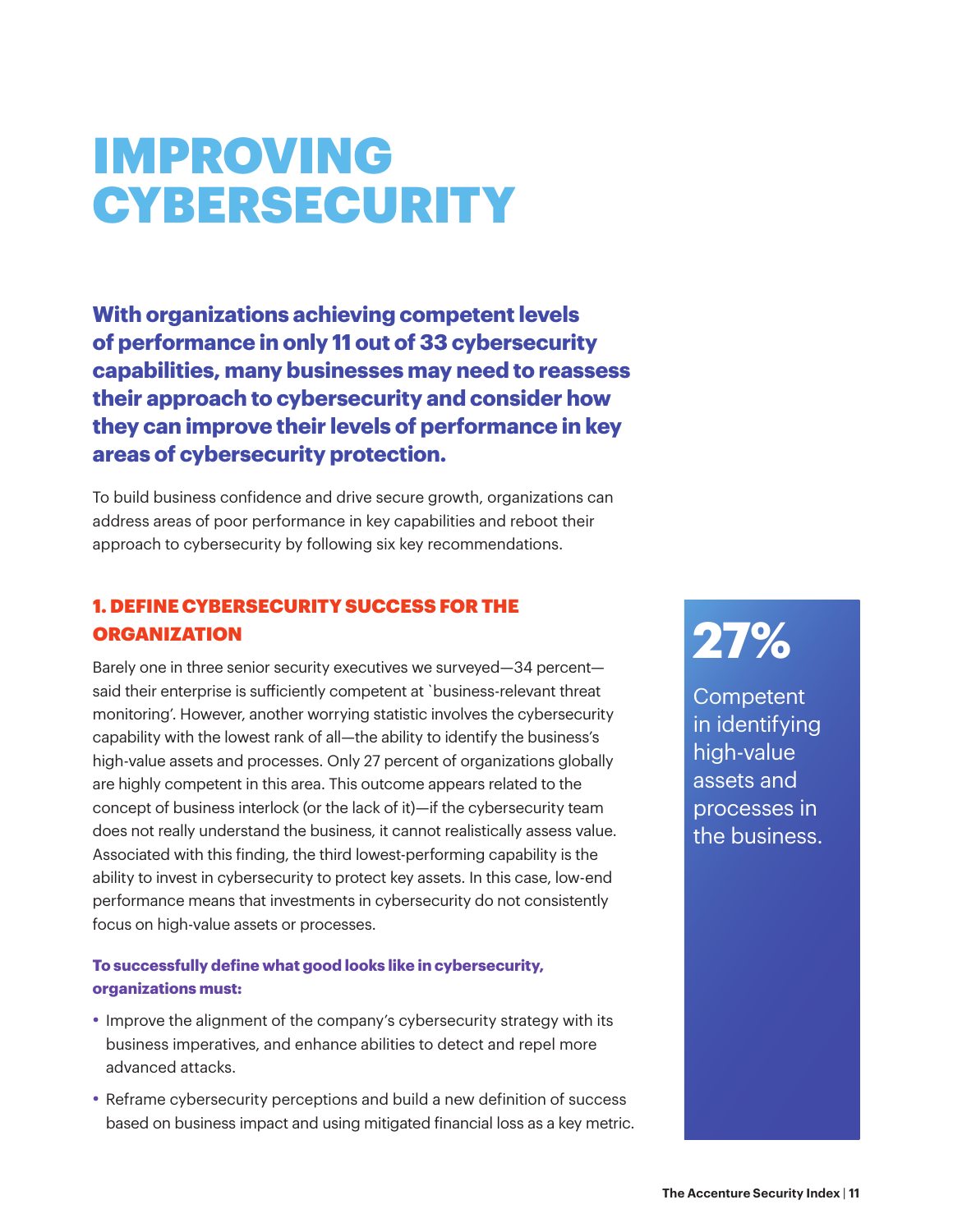#### 2. PRESSURE TEST SECURITY CAPABILITIES

Attack simulations help to build "muscle response" within the organization when its resilience is tested. Yet only one in three organizations (33 percent) are highly competent at defining cyber-attack scenarios that evolve with the changing threat landscape and have board-level involvement in their planning and execution.

#### **To successfully pressure test security capabilities, organizations must:**

- Engage in real-world attack simulations to establish a realistic assessment of internal capabilities in withstanding a targeted, focused attack. Similar in effect to military live-fire training programs, organizations can have benign external hackers engage in a real "sparring match" with their cybersecurity teams to assess preparedness and response effectiveness.
- Engage the CEO and board. There may be no better way to establish the business relevance of cybersecurity than to include them in cybersecurity crisis drills, simulations and exercises. Leadership will experience first-hand exactly what can go wrong, how bad the situation can be and their precise role in leading the company through the crisis.

#### 3. PROTECT FROM THE INSIDE OUT

With the growth of the digital economy, businesses increasingly operate in an extended ecosystem that is becoming more complex, collaborative and networked. As the security footprint extends beyond the traditional boundaries of an organization, the business is exposed to even greater threats. One key area of concern involves the cybersecurity capabilities related to the extended ecosystem of suppliers, vendors and partners with which businesses increasingly interact. Our research reveals that the extended ecosystem cybersecurity domain sees the third and fourth lowest performing capabilities, with only 31 percent of organizations demonstrating competence or high competence in this area. Experience suggests that banks and government agencies have a head start with their third-party risk programs, but as approaches continue to evolve, opportunities for other players to leapfrog their progress continue to emerge.

#### **To successfully protect from the inside out, organizations must:**

- Prioritize the protection of key assets
- Focus on those internal incursions with greatest potential impact. Instead of attempting to anticipate a seemingly infinite variety of external breach possibilities, organizations can concentrate on the relatively fewer internal incursions that really matter.

### **Only 31%**

demonstrate sufficient competence in protecting the extended business ecosystem.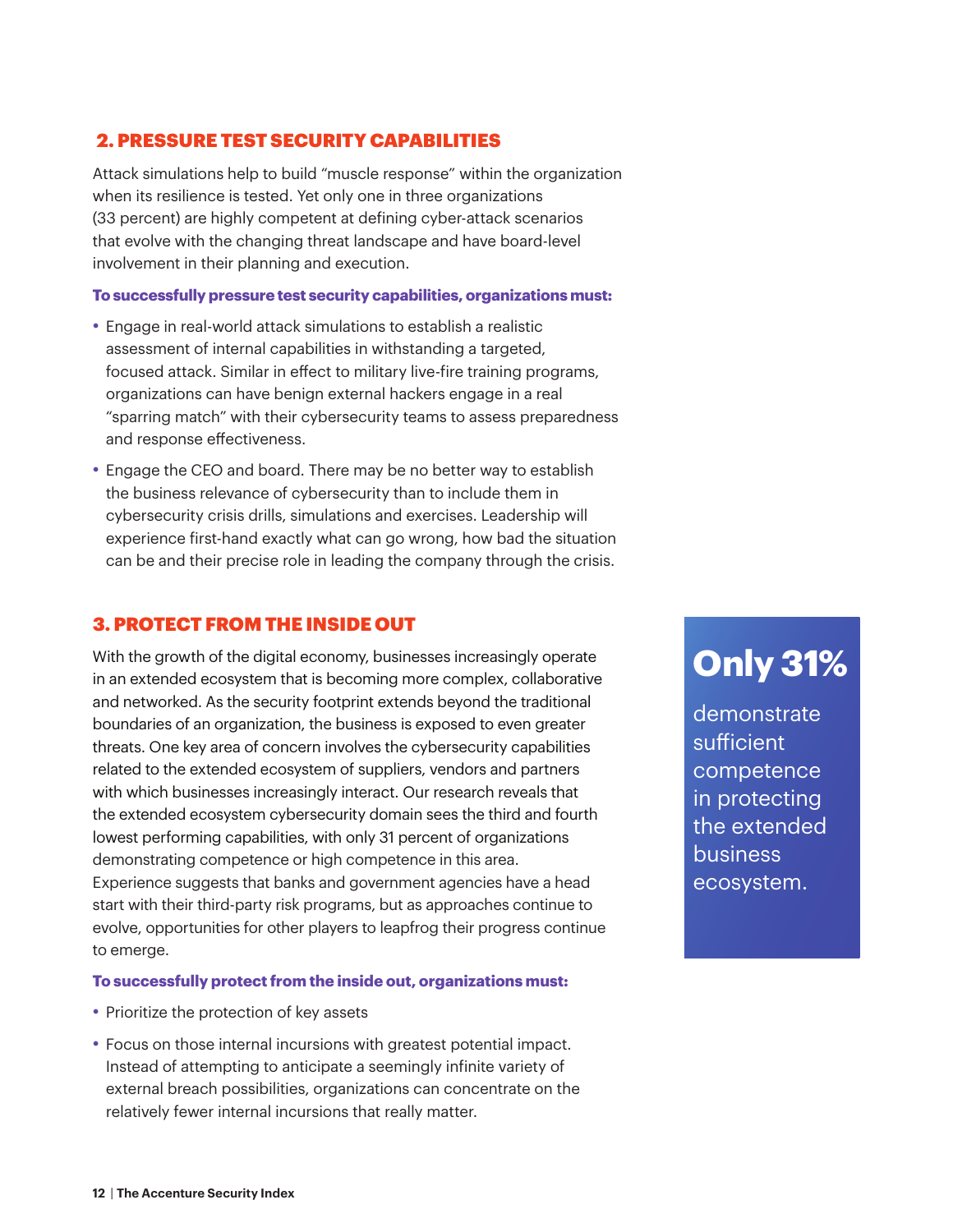#### 4. KEEP INNOVATING

Despite their current subpar performance levels, the majority of organizations globally, given extra budget, would spend it on the same things they are doing now. Hardly a strong foundation for protecting the business in a rapidly evolving threat landscape. Especially when cybersecurity investment to protect key assets is the second poorest performing capability (29 percent) overall.

Anticipating future attacks through strategic threat intelligence was equally poor with barely one-third of organizations (34 percent) highly competent at developing and evaluating advanced threat scenarios through "what-if" analysis.

#### **To keep innovating successfully, organizations must:**

- Invest in state-of-the-art programs that enable the company to outmaneuver adversaries instead of spending more on existing programs.
- Refuse to stand still when it comes to cybersecurity; organizations need to innovate continually to stay ahead of potential attackers.

#### 5. MAKE SECURITY EVERYONE'S JOB

On average, internal security teams discover only 65 percent of effective breaches, and 52 percent of global companies say their employees most often find breaches not detected by security team members. Fortunately, creating an environment where cybersecurity is embedded throughout the culture of an organization—with management demonstrating an understanding of cybersecurity threats and promoting cybersecurity as a key priority—is one of the higher performing capabilities on average (38 percent). Unfortunately, given extra budget, only 17 percent of organizations worldwide would invest in cybersecurity training, which could have an outsized impact on cybersecurity, given the roles employees play both formally and informally.

#### **To successfully make security everyone's job, organizations must:**

• Prioritize training for all employees. Employees play a critical role in detecting and potentially preventing breaches, so represent a company's first line of defense. Appropriate training (for example, role-based training or instruction tied to their job functions) can pay disproportionate dividends.

### **52%**

of breaches not detected by security teams are discovered by employees.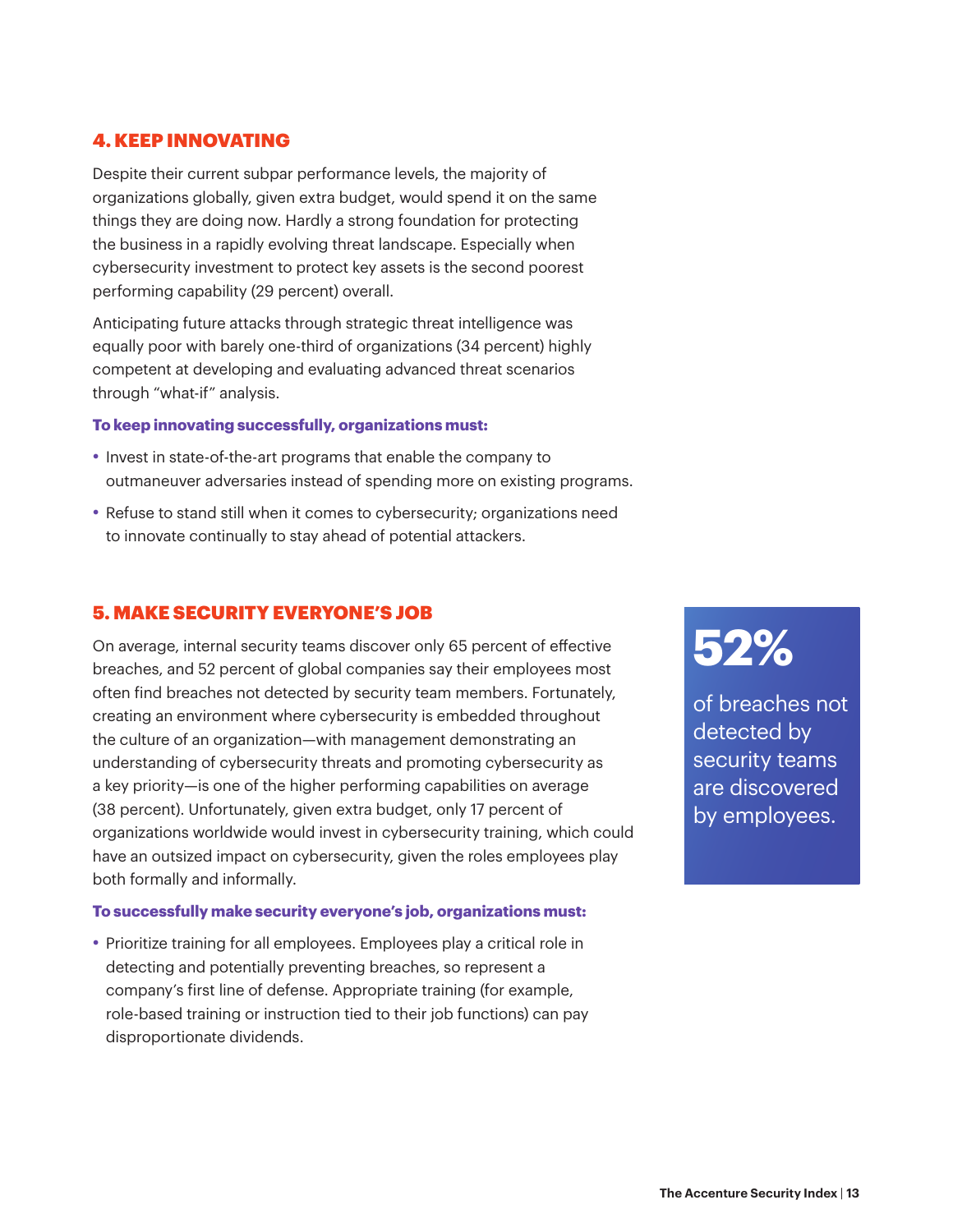#### 6. LEAD FROM THE TOP

Globally, businesses do better when it comes to defining and managing cybersecurity accountability. Two out of five organizations (41 percent) feel they are competent or highly competent in this area—they have developed cybersecurity key performance indicators (KPIs) for M&As and other initiatives, have defined roles and responsibilities for cybersecurity, and collaborate across business units and subsidiaries on security. They also include cybersecurity in executive job descriptions across the organization, and regularly review and improve the process.

Less effective is the ability to ensure stakeholder involvement where only 31 percent feel their cyber response readiness is adequately developed, including pre-defined interactions between all main players during a cyber incident. While these examples highlight some areas with higher levels of competence, the overriding message concerns the potential for broad improvement across the organization.

#### **To successfully lead from the top, organizations must:**

- Help CISOs materially engage with enterprise leadership and make the case that cybersecurity is a critical priority in protecting company value.
- Encourage the unified leadership team to effectively communicate the issues to the rest of the company.

**By embracing these steps, organizations can improve their cybersecurity capabilities and position their businesses to thrive, despite the rising cybersecurity threats.** 

# **2 in 5**

organizations feel they are highly competent in preparing and coordinating cyber response plans.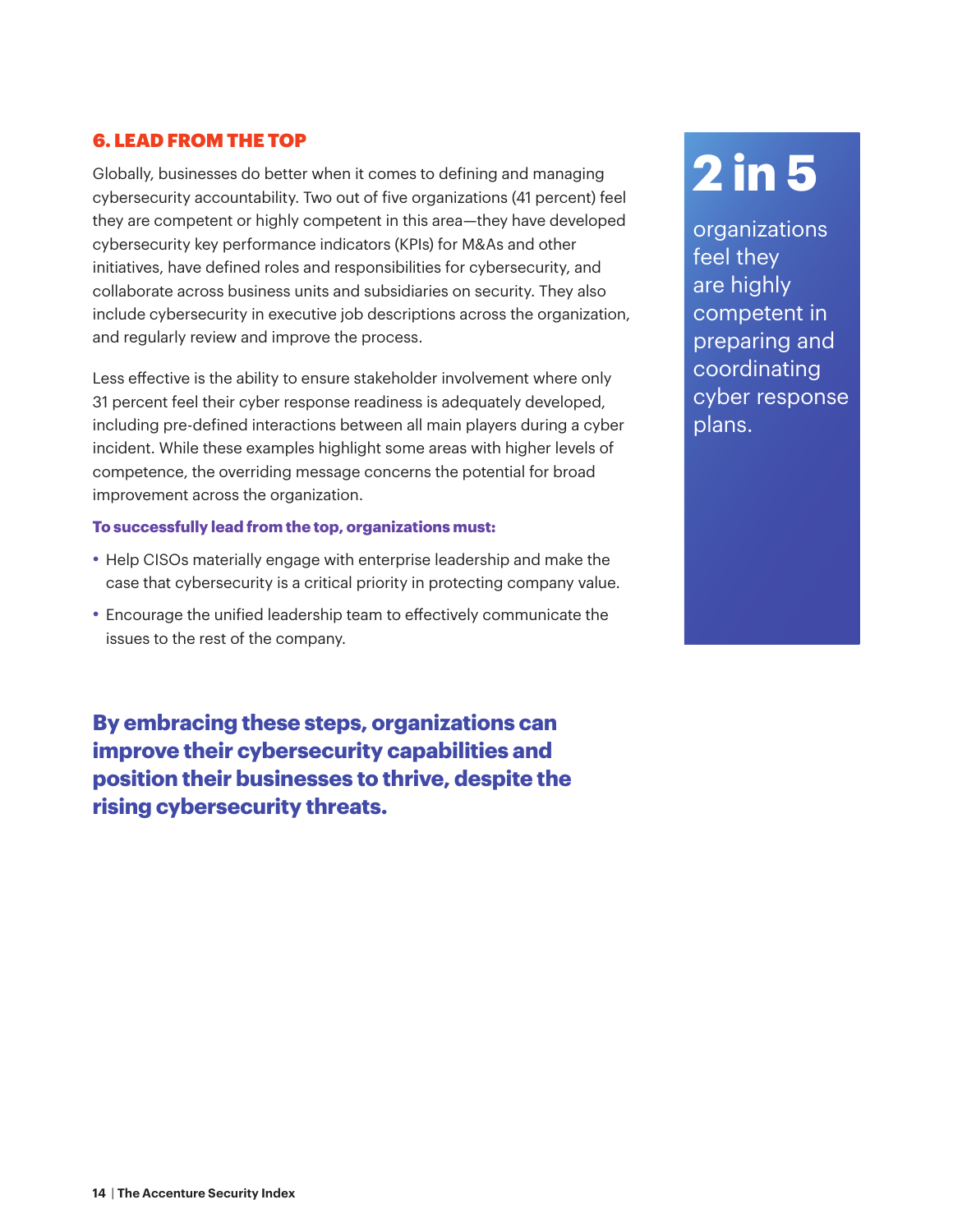### GROWING **CONFIDENCE**

In a world of rising risk—where the threat landscape is evolving rapidly and organizations are subject to increasing levels of attack—it is time for organizations to consider a new approach to cybersecurity. One that evaluates a much broader range of cybersecurity capabilities across the business, using clearly defined criteria, to provide a new benchmark for cybersecurity success.

Based on current evidence, most companies could benefit from improving their performance levels across a wide range of cybersecurity capabilities. Nearly one-third of senior security executives (30 percent) confirm their organizations have adequate levels of competence in only one to five of the 33 capabilities assessed by the Accenture Security Index. By contrast, at the other end of the spectrum, barely 4 percent from our sample of 2,000 organizations had high levels of competence in 30 or more capabilities.

Once senior security executives and business leaders clearly understand where they need higher levels of cybersecurity performance, they can take the proper steps to protect the key assets and processes on which their success depends with greater certainty. And in doing so, they will help to create the environment and build the confidence needed for their business to grow securely.